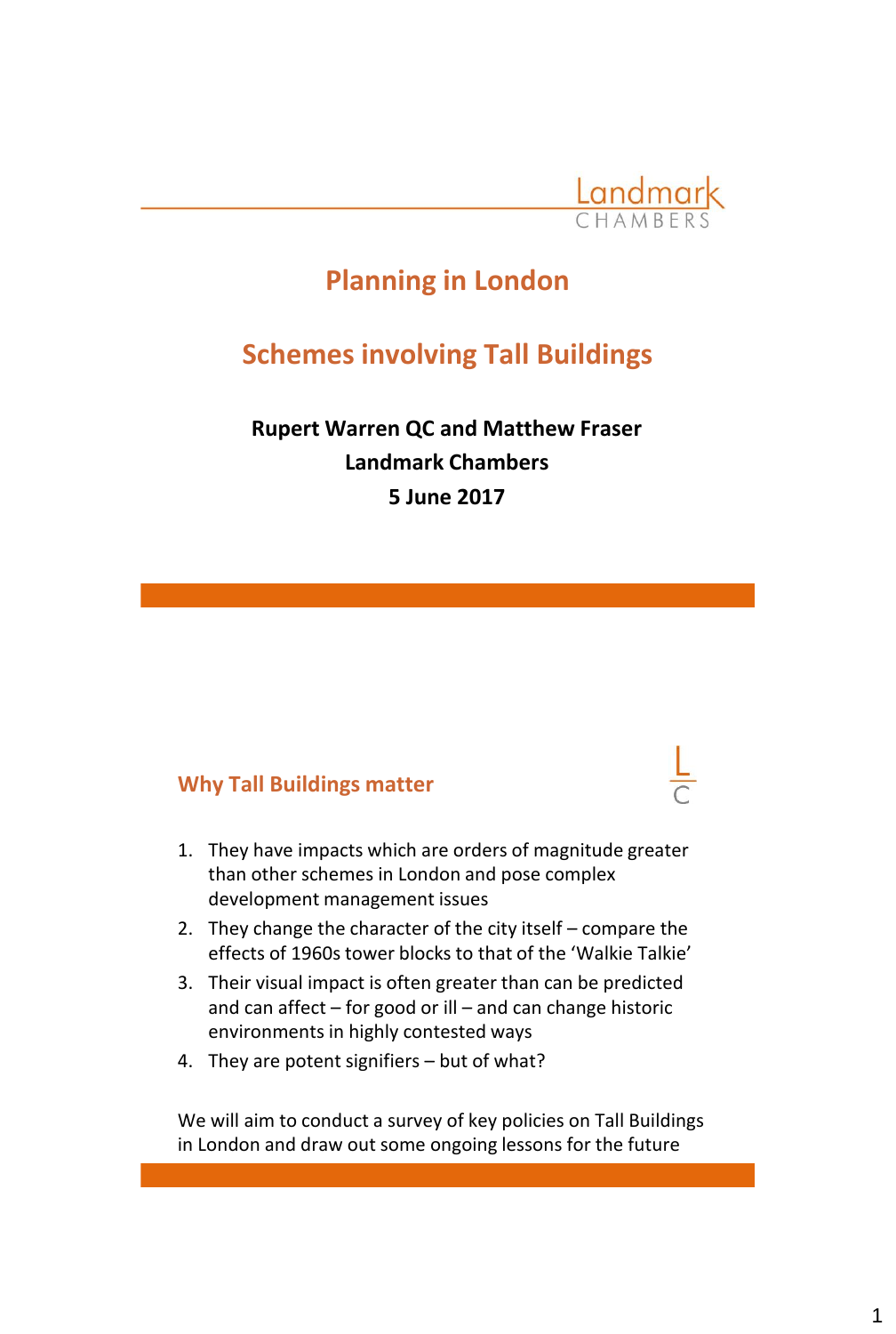#### **What is a tall building?**

- Tall buildings are those that are substantially taller than their surroundings, causing a significant change to the skyline: Commission for Architecture and the Built Environment (CABE) and English Heritage - *Guidance on Tall Buildings* (July 2007).
- Replacing it, Historic England's *Advice Note 4* (December 2015), para  $1.2 -$  'tall' is a relative matter – eg 10 st in a predominantly 2 st area.
- 20 storeys or more: New London Architecture Annual Tall Buildings Survey.

## **Tall buildings in London - statistics**



- A record number of 26 tall buildings completed in 2016, compared to 10 in 2015, and an annual average of 6 over the last decade.
- A record number of starts almost 1 a week. 48 tall buildings started construction in 2016, an increase of 68% on 2015, when it was 29.
- 83 new tall buildings were submitted for planning consent in 2016 – down 30% on the year before at 119, which saw 40+ tall buildings submitted in Greenwich Peninsula.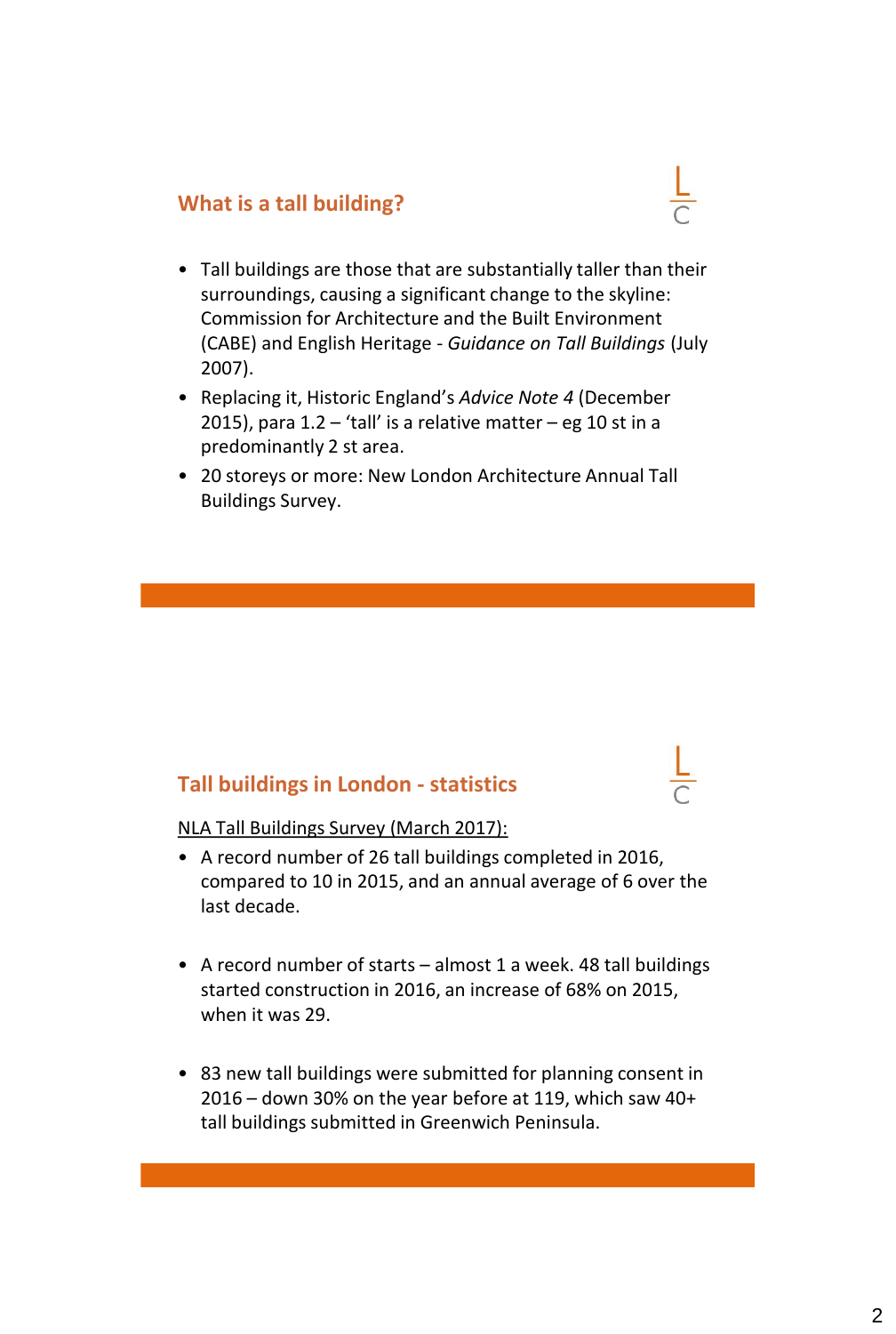- 
- The total pipeline of tall buildings in London which are proposed, approved and under construction increased marginally to 455 in 2016, up from 436 in 2015.
- 24 of London's 33 boroughs have a tall building pipeline. We are seeing a small shift towards outer London, with 82 tall buildings in zones 3-4 and 25 in zone 5.
- An estimated 30% of homes currently under construction in London are in tall buildings.

- 256 tall buildings currently have planning permission to go ahead and are awaiting construction. But 31 tall buildings which received planning over 5 years ago are still not on site.
- 100,000 new homes are estimated across the entire tall buildings pipeline, or two years' worth of housing need based on GLA requirements of 50,000 new dwellings per annum.
- The entire pipeline is estimated to cover 38 hectares.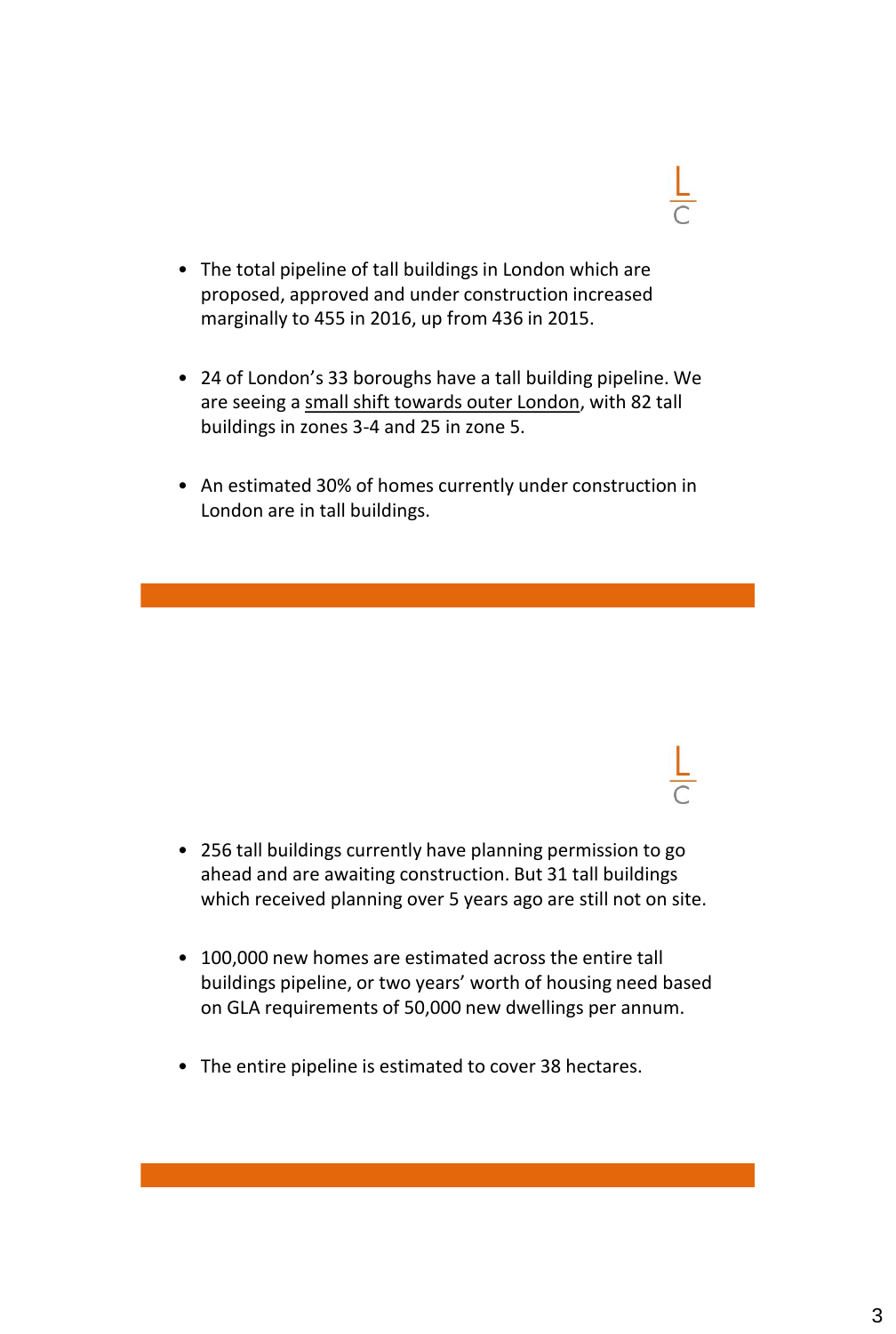



 $\frac{L}{C}$ 

Source: NLA Tall Buildings Survey: March 2017

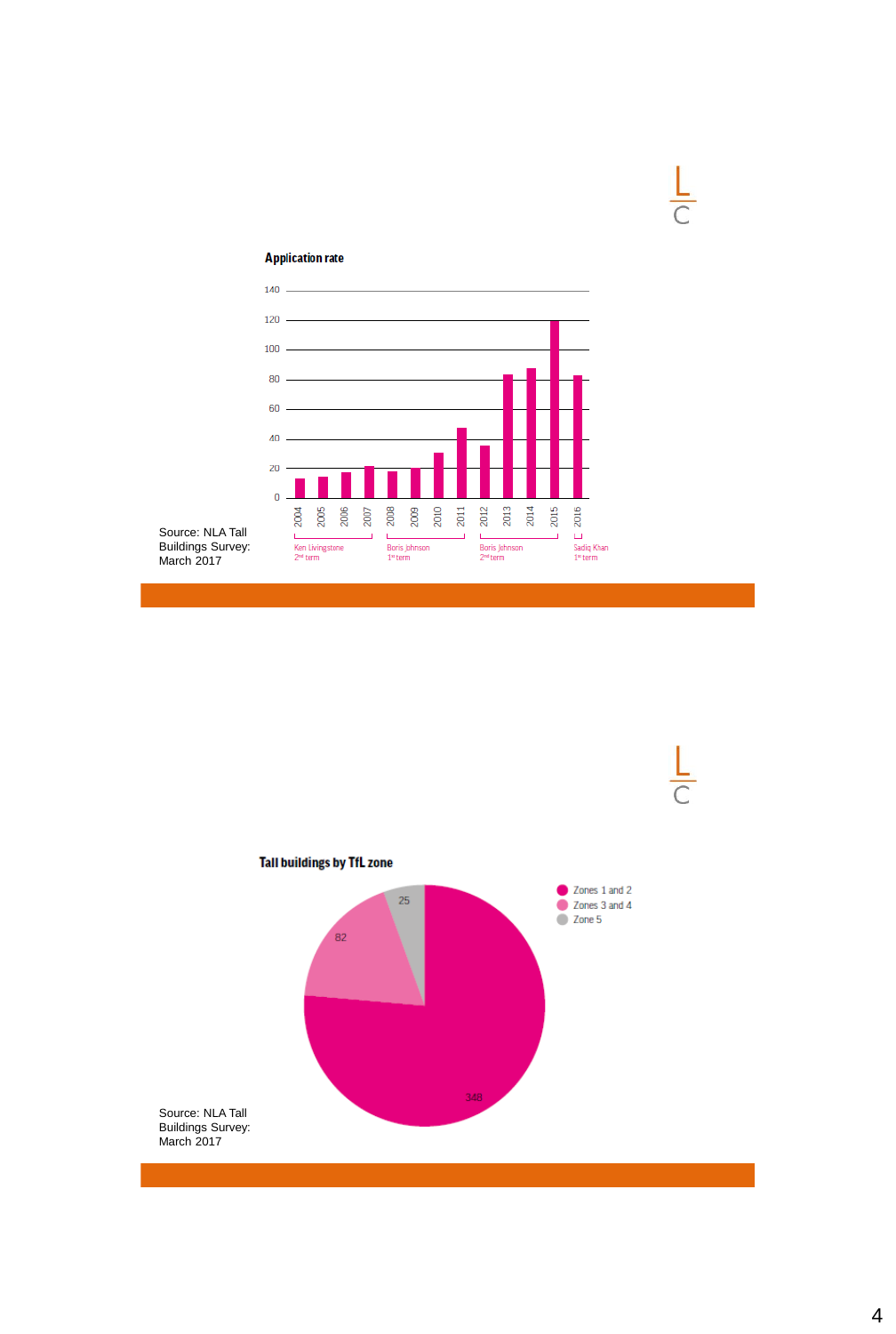### **Height – how high can you go?**

Mean average height of tall buildings in the pipeline: 30 storeys.

6 tall buildings currently in the pipeline that are 60+ storeys.

Relevant factors influencing height: construction economics (especially the mix between commercial and residential), "buildability", development risk, viability and financing of the building, policy and political influences.

Since 2010, the tallest structure in London has been The Shard, at 309.6 metres.

#### **Current policy**

The current London Plan (March 2016):

Policy 7.7: Location and Design of tall and large buildings

#### "**Strategic**

Tall and large buildings should be part of a plan-led approach to changing or developing an area by the identification of appropriate, sensitive and inappropriate locations. Tall and large buildings should not have an unacceptably harmful impact on their surroundings."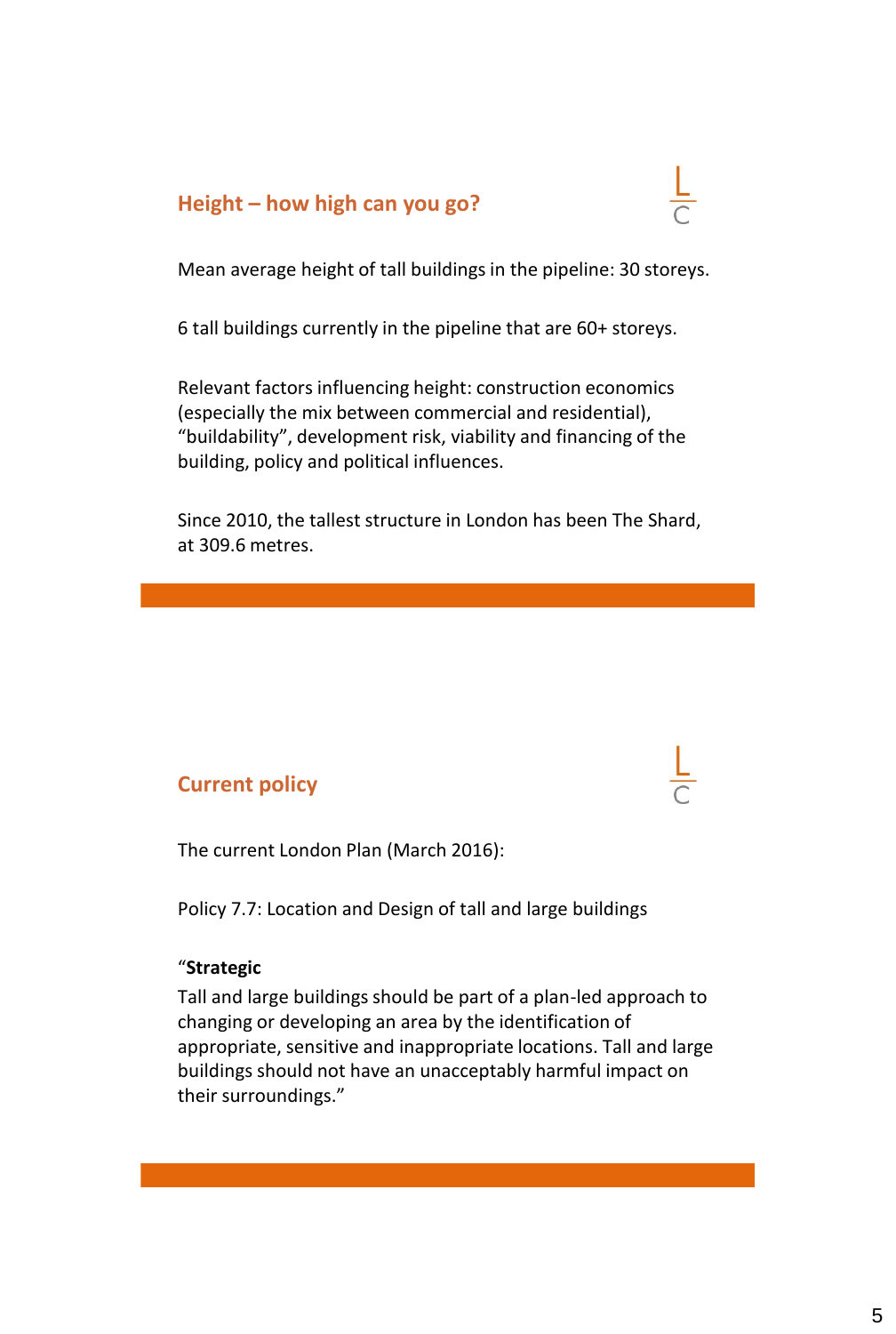#### **Policy 7.7 of the London Plan continued:**

#### "**Planning decisions**

"Applications for tall or large buildings should include an urban design analysis that demonstrates the proposal is part of a strategy that will meet the criteria below. This is particularly important if the site is not identified as a location for tall or large buildings in the borough's LDF."

Tall and large buildings should:

- (a) generally be limited to sites in the Central Activity Zone, opportunity areas, areas of intensification or town centres that have good access to public transport;
- (b) only be considered in areas whose character would not be affected adversely by the scale, mass or bulk of a tall or large building;
- (c) relate well to the form, proportion, composition, scale and character of surrounding buildings, urban grain and public realm (including landscape features), particularly at street level;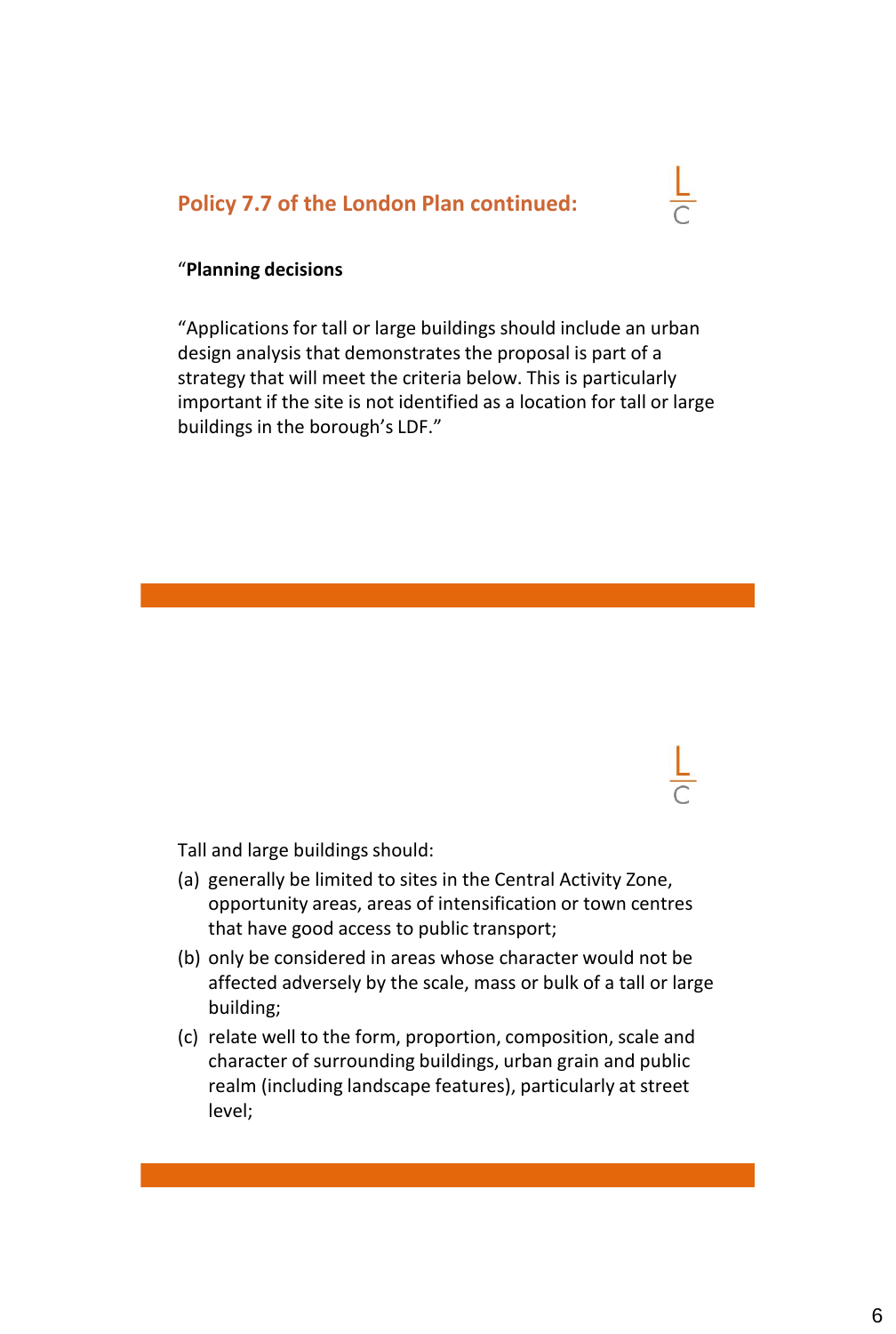(d) individually or as a group, improve the legibility of an area, by emphasising a point of civic or visual significance where appropriate, and enhance the skyline and image of London;

(e) incorporate the highest standards of architecture and materials, including sustainable design and construction practices;

(f) have ground floor activities that provide a positive relationship to the surrounding streets;

(g) contribute to improving the permeability of the site and wider area, where possible;

(h) incorporate publicly accessible areas on the upper floors, where appropriate;

(i) make a significant contribution to local regeneration.

Tall buildings:

- (a) should not affect their surroundings adversely in terms of microclimate, wind turbulence, overshadowing, noise, reflected glare, aviation, navigation and telecommunication interference
- (b) should not impact on local or strategic views adversely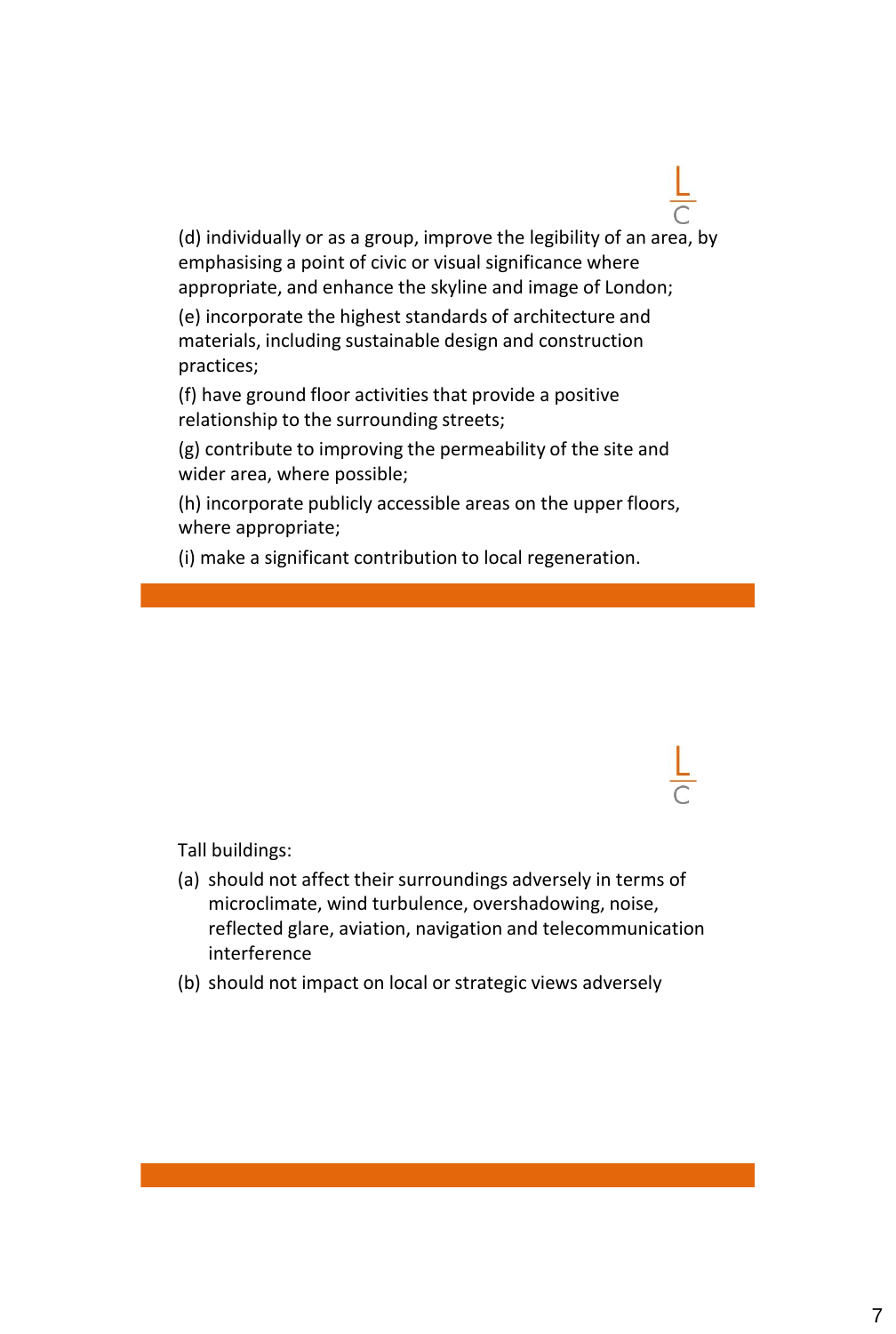The impact of tall buildings proposed in sensitive locations should be given particular consideration. Such areas might include conservation areas, listed buildings and their settings, registered historic parks and gardens, scheduled monuments, battlefields, the edge of the Green Belt or Metropolitan Open Land, World Heritage Sites or other areas designated by boroughs as being sensitive or inappropriate for tall buildings.

#### LDF preparation

Boroughs should work with the Mayor to consider which areas are appropriate, sensitive or inappropriate for tall and large buildings and identify them in their Local Development Frameworks. These areas should be consistent with the criteria above and the place shaping and heritage policies of this Plan.

See also:

- supporting text to policy 7.7.
- SPG: London View Management Framework (March 2012)
- Local Plans for London boroughs + City of London Local Plan 2015, policy CS14 on Tall Buildings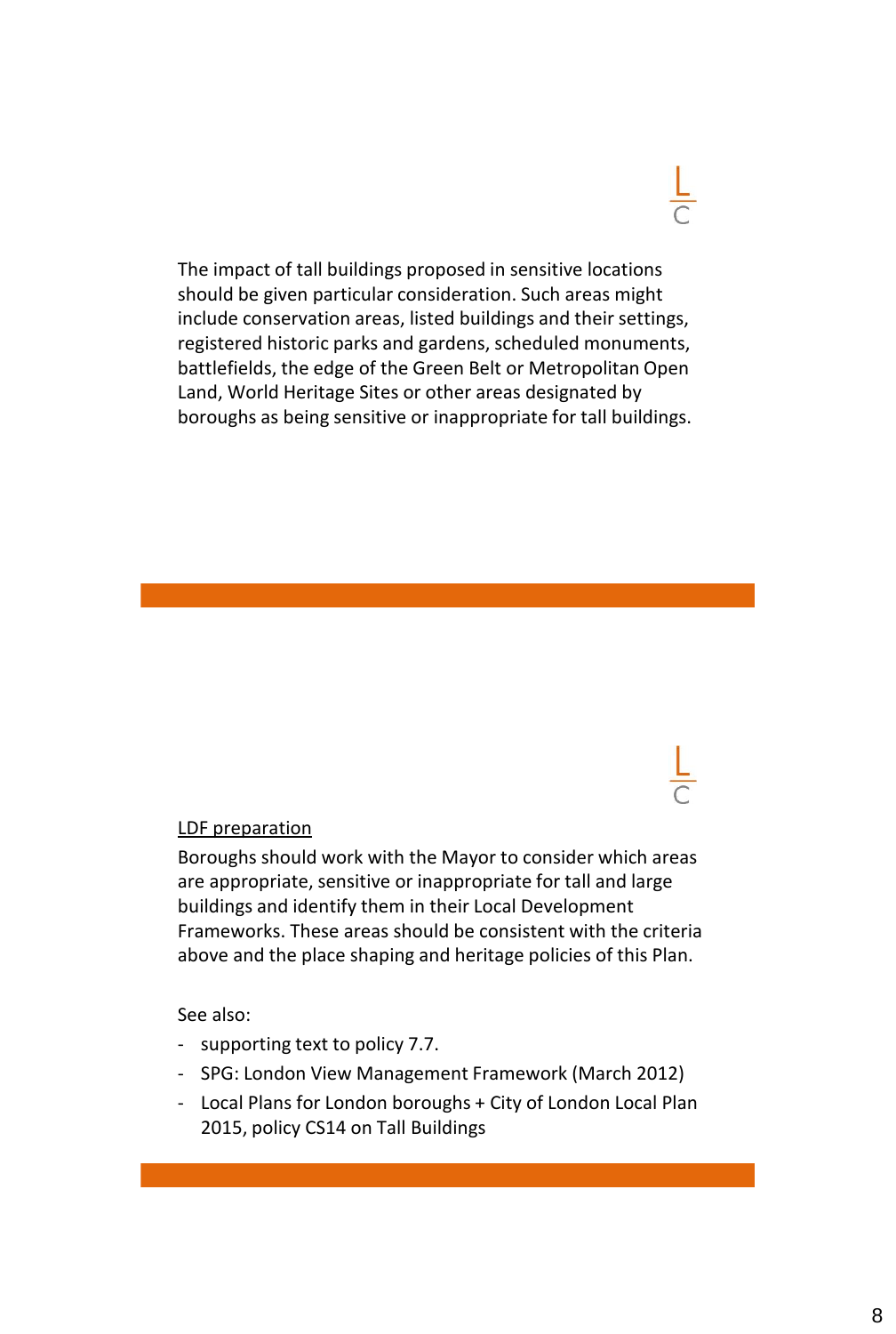

#### Map 2.3 The CAZ Diagram

#### **Mayoral powers**



The Mayor is consulted on all planning applications that are of potential strategic importance (PSI) to London.

PSI categories are in the Schedule to the Town and Country Planning (Mayor of London) Order 2008:

*Category 1C Development which comprises or includes the erection of a building of one or more of the following descriptions—*

*(a) the building is more than 25 metres high and is adjacent to the River Thames;*

*(b) the building is more than 150 metres high and is in the City of London;*

*(c) the building is more than 30 metres high and is outside the City of London.*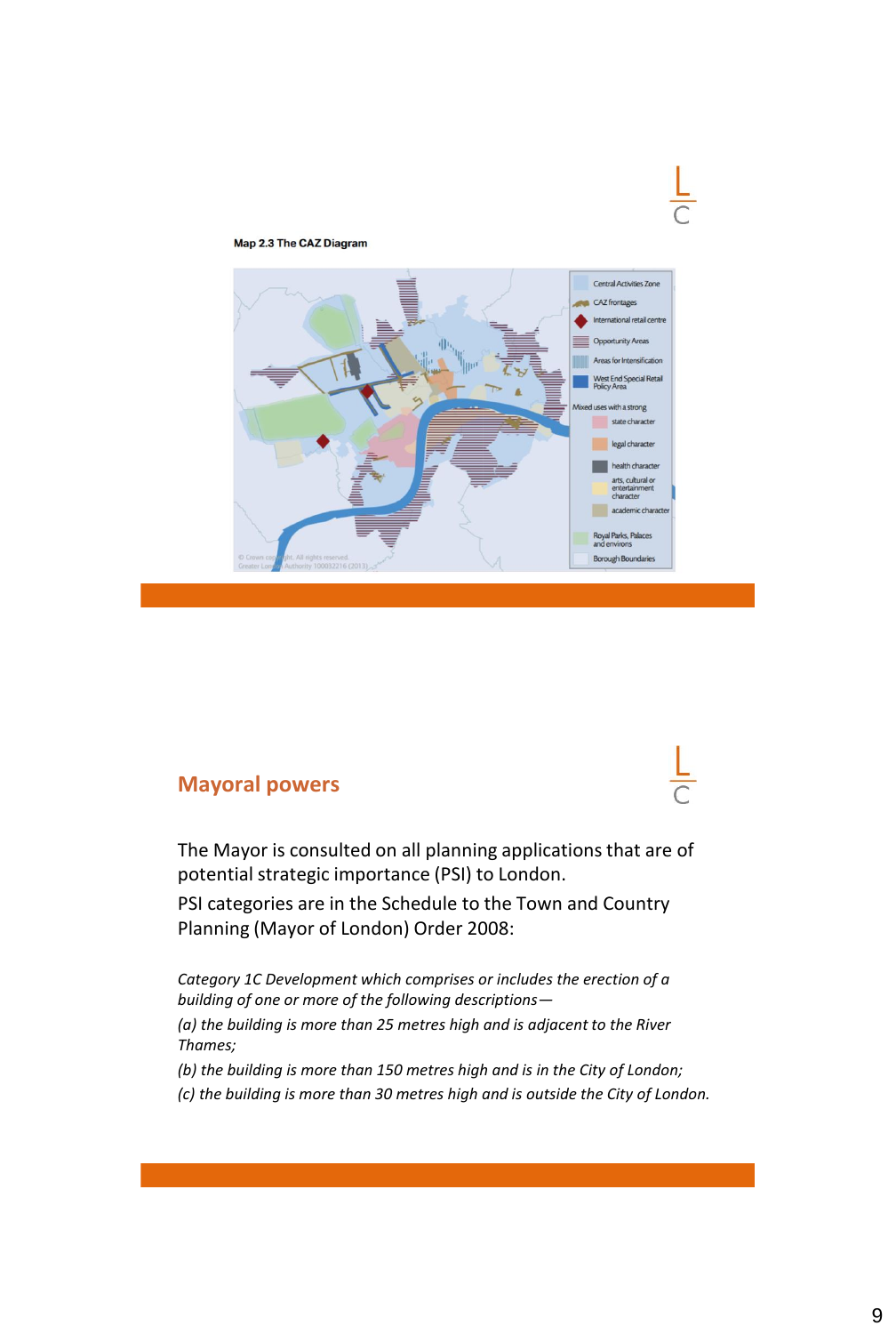## **Mayoral powers continued**

- Mayor has 6 weeks to provide consultation response on whether application complies with the London Plan policies.
- The application is then considered by the LPA.
- LPA then required to refer the application to the Mayor for final decision
- Mayor has 14 days to make a decision to allow the local planning authority decision to stand, to direct refusal, or to take over the application, thus becoming the local planning authority.

#### **Case law**

*Ashburton Trading Ltd v Secretary of State for Communities and Local Government* [2014] EWCA Civ 378

- Application for PP for 25-storey building in Islington Council refuse permission, Secretary of State grants permission, High Court quashes the permission, Court of Appeal dismisses appeal.
- Key issue was impact of the proposal on the character and appearance of the area.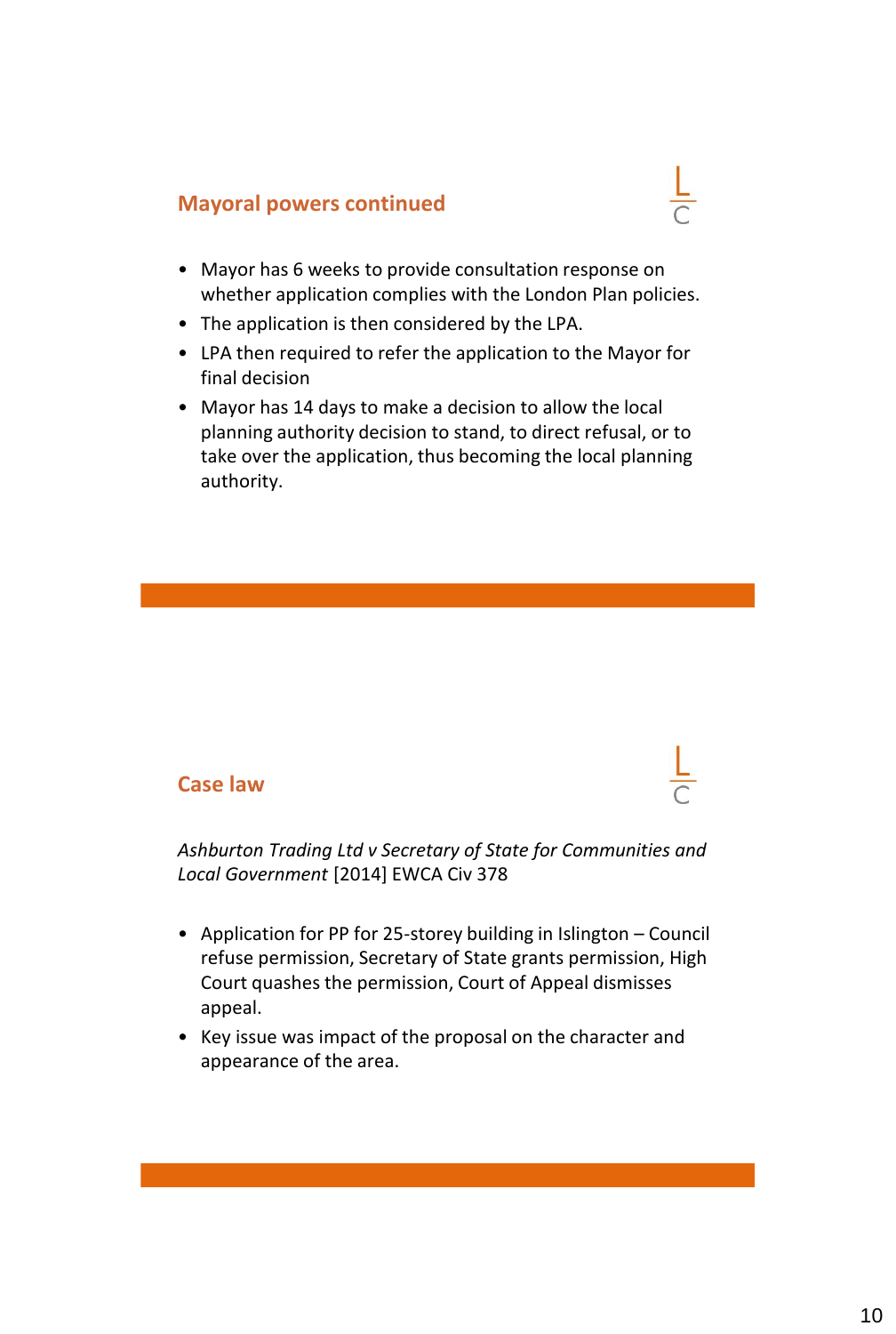• Islington Core Strategy policy CS9E stated that *"Tall buildings (above 30m high) are generally inappropriate to Islington's predominantly medium to low level character, therefore proposals for new tall buildings will not be supported. Parts of the Bunhill and Clerkenwell key area may contain some sites that could be suitable for tall buildings"*

- Inspector relied on word "generally" and found the appeal site to be in an area of unusually large and tall buildings when compared to most of Islington.
- Council challenged decision on basis that CS9 properly interpreted means that "generally" = not in the "key area" specified in the Policy.
- Judges in High Court and Court of Appeal agreed.
- Remitted back to new Inspector, who dismissed the appeal due to conflict with policy CS9.

#### **Case law continued**

*Ashton v Secretary of State for Communities and Local Government and Coin Street Community Builders Ltd* [2011] 1 P. & C.R. 5

43-storey tower on Doon Street. Secretary of State called-in. Inspector held public inquiry and recommended refusal due to impact on setting of conservation areas and important public buildings. Secretary of State did not follow recommendation, and granted permission due to benefits outweighing the harm.

High Court dismissed challenge, and Court of Appeal dismissed the appeal.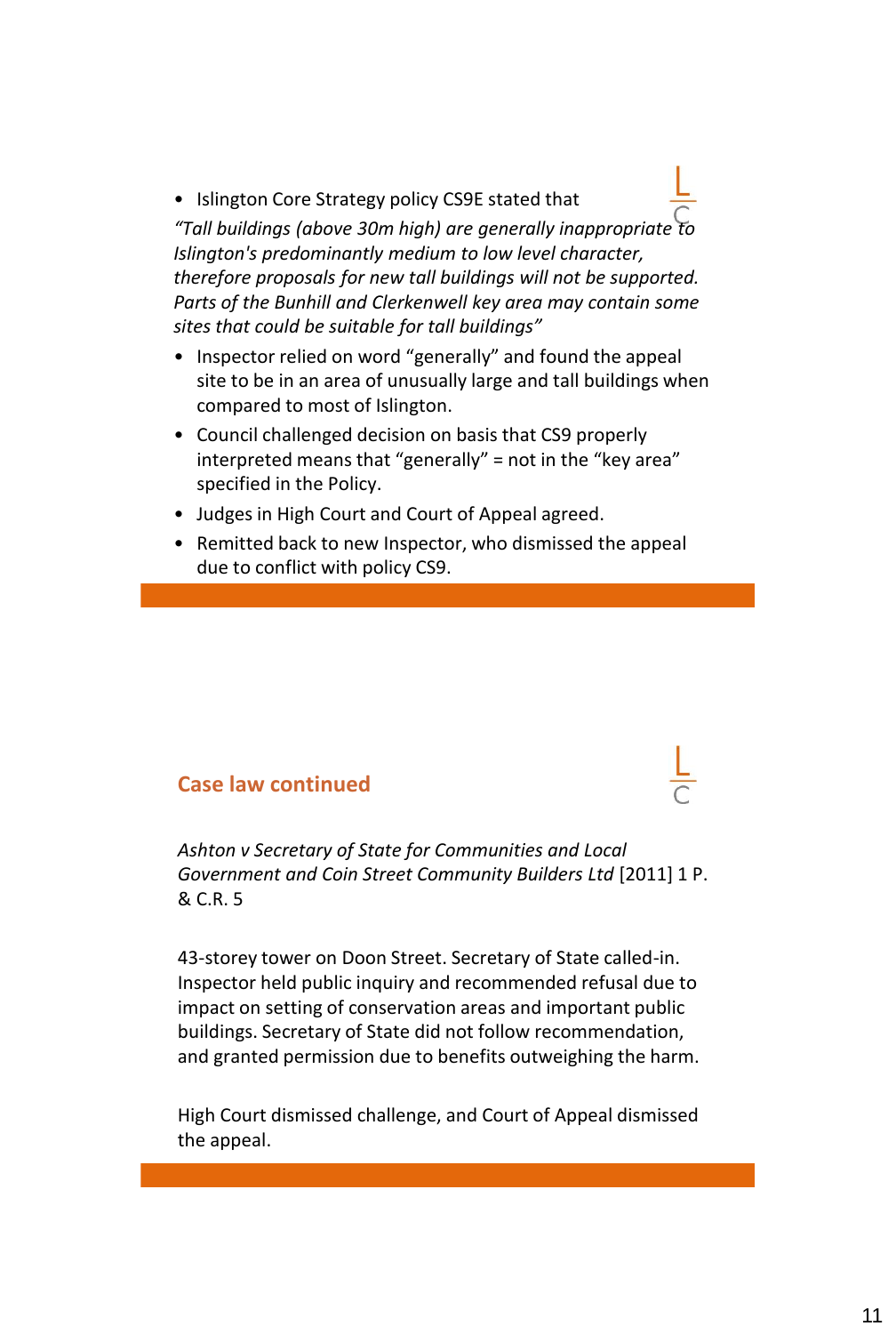#### **Appeal decisions**

Two towers (32 and 41 storeys) at Vauxhall Island: Secretary of State granted permission on recovered appeal - 20 August 2012. Chimed with the recently published Vauxhall, Nine Elms and Battersea Opportunity Area Framework.



- Swiss Cottage Tower 24 storeys (and 5/7 storeys) at the Swiss Cottage roundabout next to Sir Basil Spence's Listed Library and present in views from 6 Conservation Areas and multiple Listed Buildings
- Key issues was assessment of heritage impact: was it intrusive or would it simply appear "beyond" and "different"?
- Also, social factors: shading and usability of the Swiss Cottage open space; the transience of the future resident population (it is a PRS scheme); whether the "outer central London" areas should have tall buildings – whether it would be a  $21^{st}$ century version of the 1960s estates; policy – did the Plan support "Tall" as opposed to "taller"
- Housing need and design quality won out